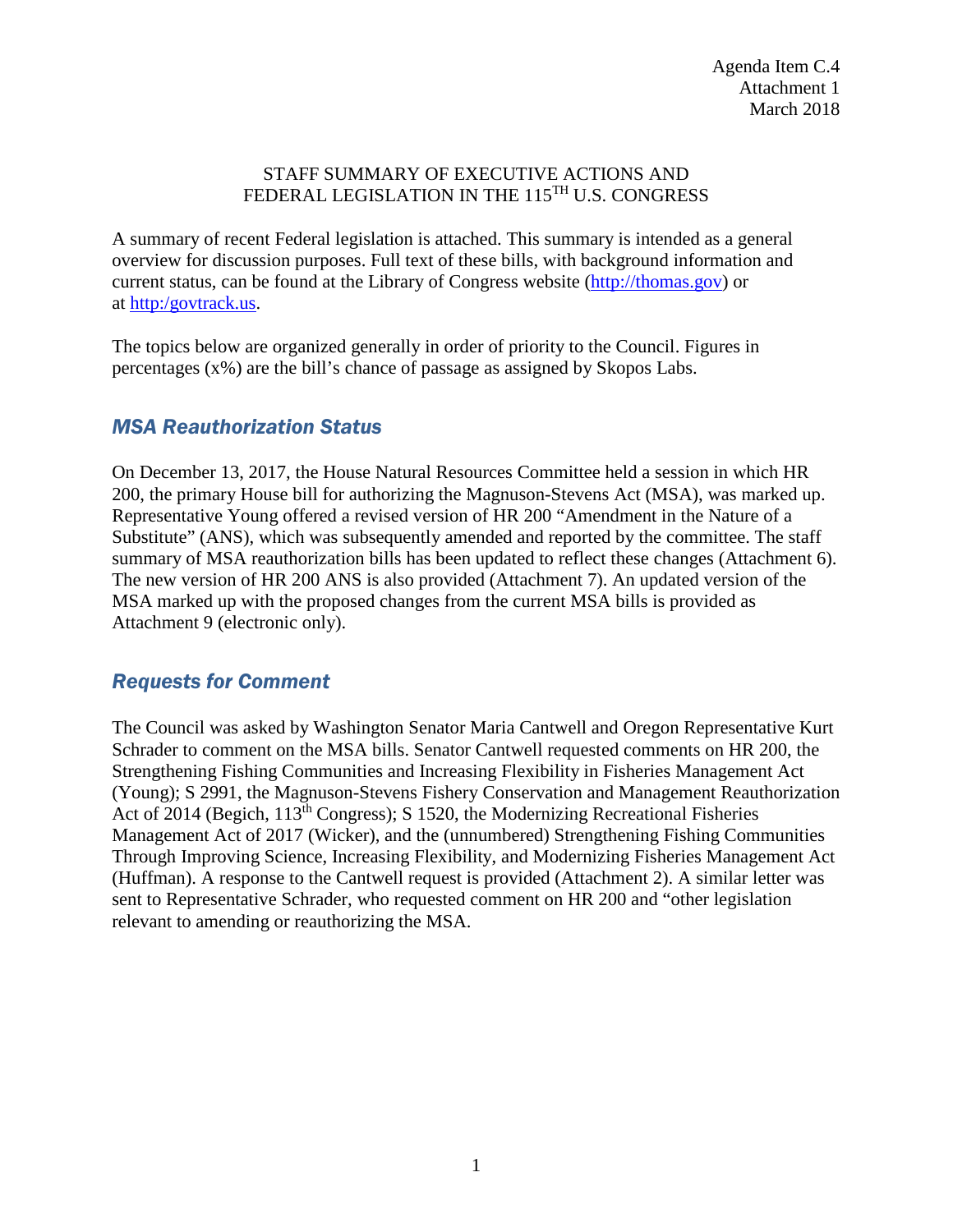# *Signed Into Law*

#### **S 2273: A bill to extend the period during which vessels that are shorter than 79 feet in length and fishing vessels are not required to have a permit for discharges incidental to the normal operation of the vessel**

- Introduced by Dan Sullivan (R-AK)
- Status: **Signed into law** January 3, 2018

This one-sentence bill extended the exemption for certain discharges from fishing vessels from December 18, 2017 to January 19, 2018. (Discharges include effluent from properly functioning marine engines, laundry, shower, and galley sink wastes, and other discharges incidental to the normal operation of a vessel).

This bill is related to the following bills:

- **S 2331** would extend the exemption to March 23, 2018. (Sullivan)
- **S 2194 and HR 4656** would extend the exemption to December 17, 2020. (Cantwell/Herrera Beutler)
- **S 168/HR 1154** (Wicker/Hunter). These bills require relate to the ballast water program in general, and do not set out a specific date for an exemption for discharges from small vessels.

## *Bills That Have Passed in House or Senate*

#### **S 669/HR 1630: Columbia River In-Lieu and Treaty Fishing Access Sites Improvement Act**

- Introduced by Jeff Merkley (D-OR)/Earl Blumenauer (D-OR) on March 29, 2017
- Status: S 669 **passed Senate** on November 29, 2017 (45%)

This bill would authorize the Secretary of the Interior to assess sanitation and safety conditions at Bureau of Indian Affairs facilities that were constructed to provide affected Columbia River Treaty tribes' access to traditional fishing grounds and expend funds on construction of facilities and structures to improve those conditions.

#### **S 1425: Coordinated Ocean Monitoring and Research Act**

- Introduced by Roger Wicker (R-MS) on June 22, 2017.
- Status: **Passed Senate** on January 8, 2018 (49%)

This bill would reauthorize the Integrated Coastal and Ocean Observation System Act of 2009.

#### **HR 2872: Promoting Hydropower Development at Existing Nonpowered Dams Act**

- Introduced by Larry Bucshon (R-IN) on June 12, 2017.
- Status: **Passed House** on December 12, 2017 (23%)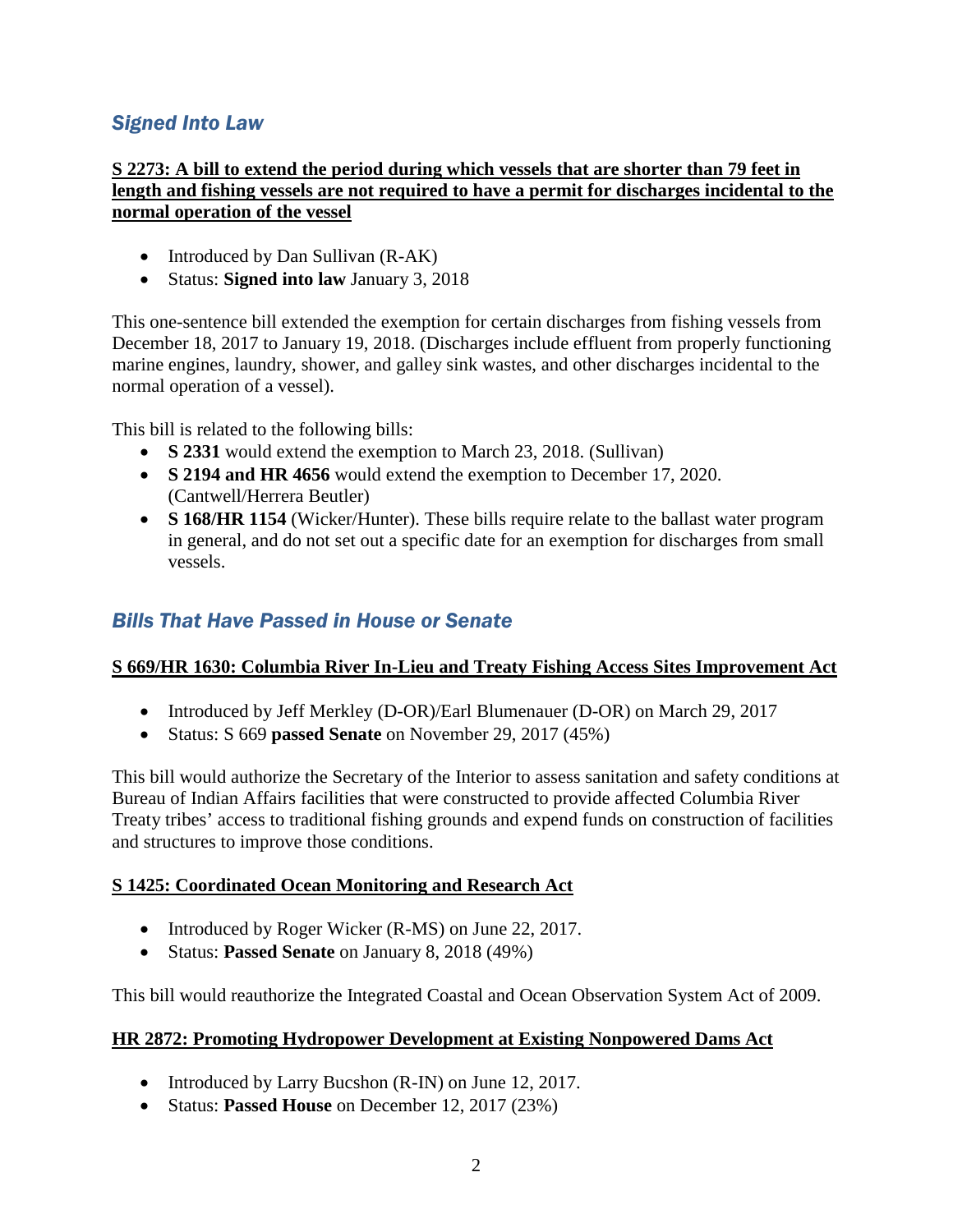This bill promotes hydropower development at existing nonpowered dams by establishing an expedited licensing process that will result in a final decision on an application in two years or less. The legislation also requires the Federal Energy Regulatory Commission (FERC), the U.S. Army Corps of Engineers, and the Department of Interior, to develop a list of existing nonpowered Federal dams that have the greatest potential for non-Federal hydropower development.

#### **HR 2936: Resilient Federal Forests Act**

- Introduced by Bruce Westerman (R-AR) on June 12, 2017.
- Status: **Passed House** on November 1, 2017 (49%)

The Republican party summary states that HR 2936 "expedites forest health projects under the National Environmental Policy Act (NEPA) and improves forest management activities on public lands and Tribal lands to return resilience to overgrown, fire-prone forested lands. The bill simplifies environmental process requirements, reduces project planning times, and lowers the cost of implementing forest management projects while still ensuring robust protection of the environment through environmental review. In addition, the legislation rewards collaboration, provides for an alternative process to resolve litigation against forest projects, and streamlines bureaucratic processes…"

The bill eliminates Endangered Species Act (ESA) consultation for certain logging operations. Sec. 123 allows the Forest Service and Bureau of Land Management to make "Not Likely to Adversely Affect" determinations for listed species.

The bill allows timber projects to log as much as 47 square miles of national forest without environmental review, and waives the NEPA process for a wide variety of projects. (Categorical exclusions are authorized for projects in response to insects and disease, to reduce hazardous fuel loads, protect municipal watersheds, improve or enhance critical habitat, increase water yield, produce timber, respond to catastrophic events, meet forest plan goals for early successional forests, to remove hazard trees and salvage timber, and to improve, restore, or reduce the risk of wildfire. Varying size limits are placed on each activity.)

The bill promotes logging in roadless areas and wilderness study areas for salvage logging and tree removal, and allows the Forest Service to waive stream buffer protections across the National Forest system.

The bill also prevents the public from suing to enforce environmental laws. For more details, see the summary prepared by the American Forest Resources Council (Attachment 10).

## *Bills that Have Been Reported by Committee*

#### **HR 214/S 1322 American Fisheries Advisory Committee Act**

• Introduced by Don Young/Dan Sullivan (R-AK) in June 2017.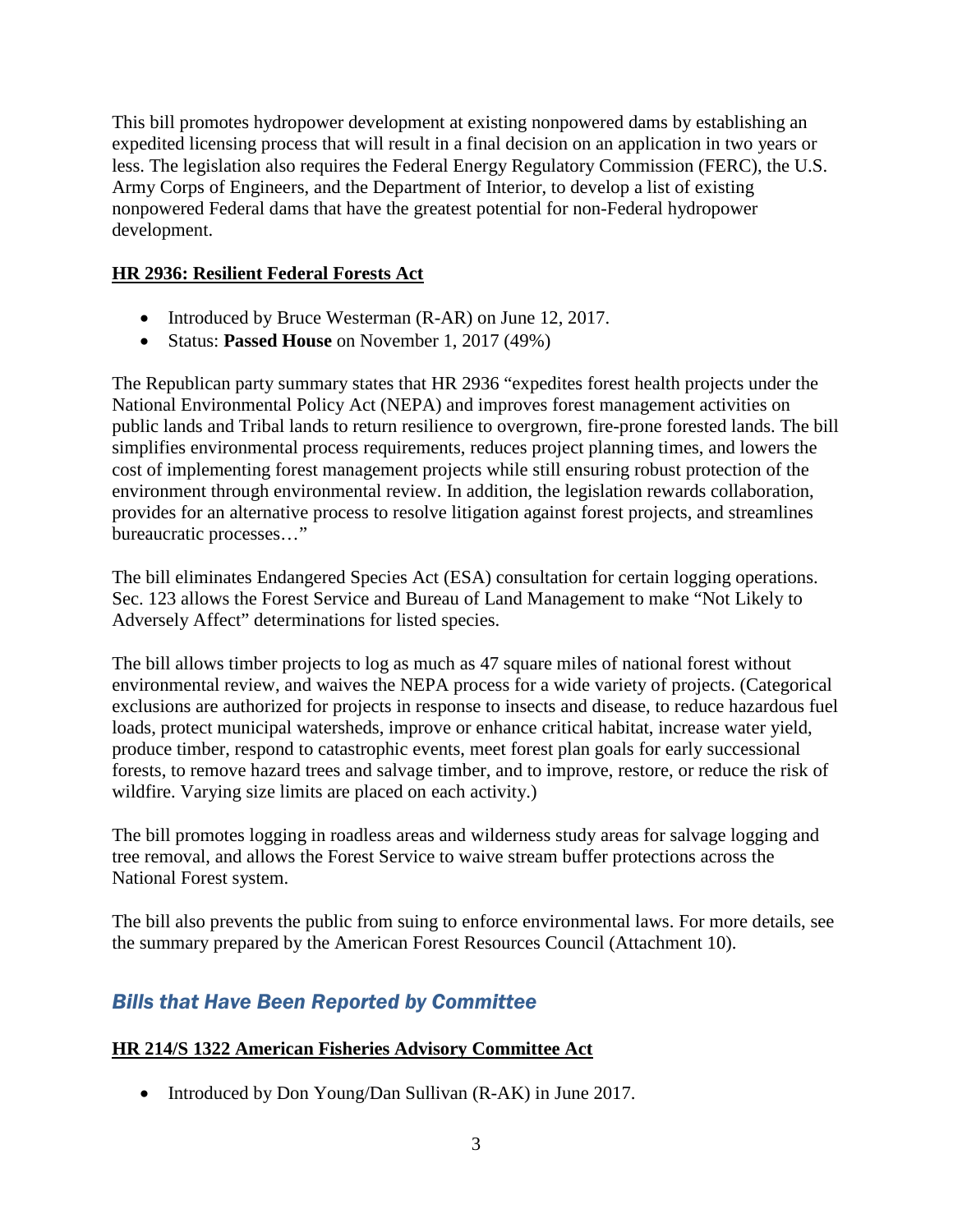• Status: S 1322 **reported by committee** December 11, 2017 (56%)

Establishes the American Fisheries Advisory Committee to assist in the awarding of fisheries research and development grants.

## **HR 3133: SEA Act**

- Introduced by Mike Johnson (R-LA) on June 29, 2017.
- Status: **Reported by committee** on January 10, 2018 (33%)

H.R. 3133 would amend the Marine Mammal Protection Act (MMPA) to expand the number of entities that may apply for permits to conduct research or build structures in offshore areas that could incidentally affect marine mammals. Among other things, the bill states that permits issued under the MMPA would satisfy similar permitting requirements under the ESA. There are concerns that the bill could lead to fast-tracking of seismic surveys for oil and gas exploration and other activities that could harm marine mammals that are currently protected by the MMPA. Fishing activities would not be affected.

## **S 2229: Coastal Communities Ocean Acidification Act**

- Introduced by Lisa Murkowski (R-AK) on December 14, 2017.
- Status: **Reported by committee** after three hearings, October 4, 2017 (30%)

S 2229 would direct the Secretary of Commerce, acting through NOAA, to conduct coastal community vulnerability assessments related to ocean acidification.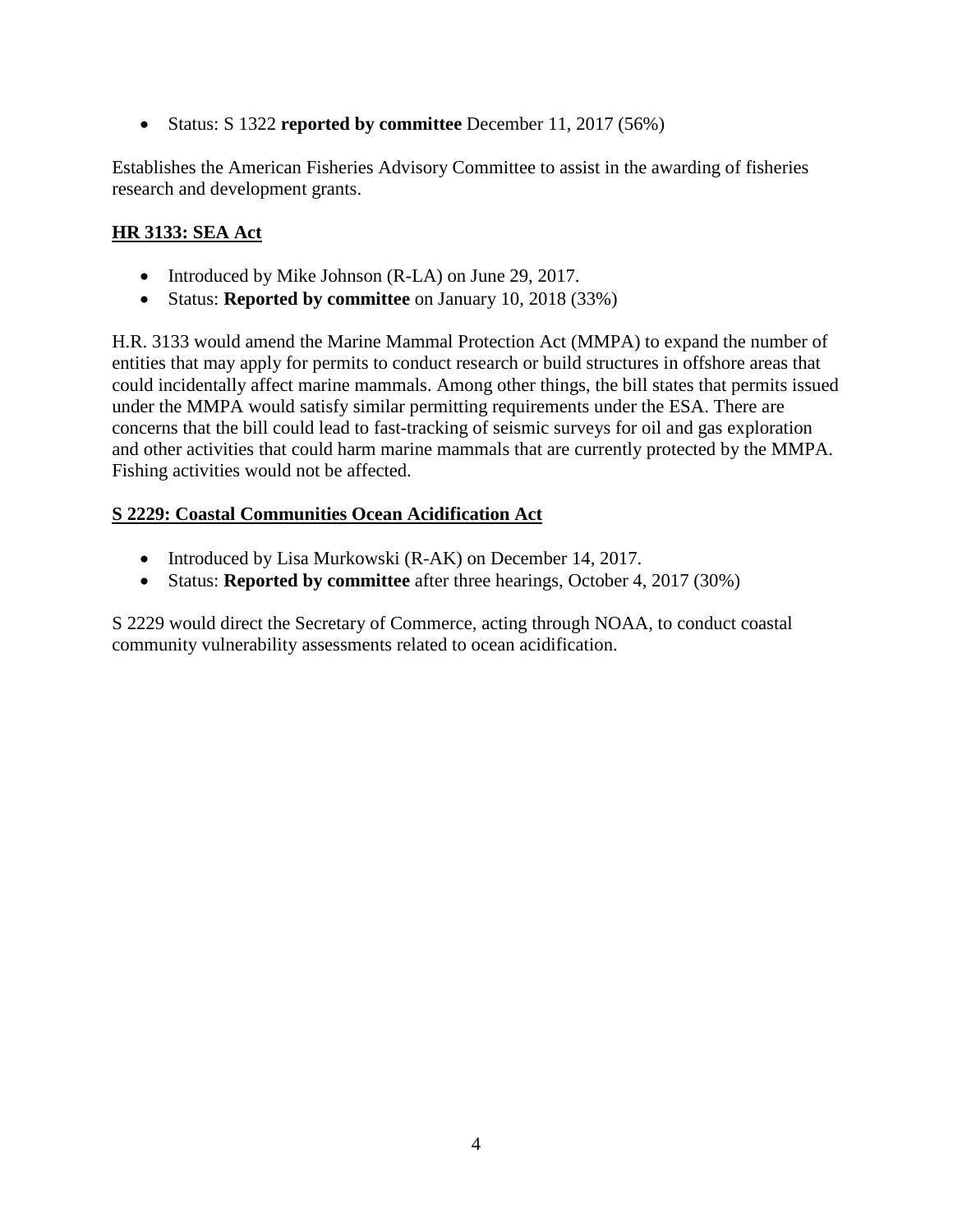# Other Previously Discussed Bills

Note: Unless bill directly relates to West Coast fisheries, it is not included here if it has not progressed beyond being introduced.

| Bill                    | <b>Title</b>                                                                                  | <b>Sponsor</b>                                | <b>Introduced</b> | <b>Chance of</b> | <b>Notes</b>                                                                                                    |
|-------------------------|-----------------------------------------------------------------------------------------------|-----------------------------------------------|-------------------|------------------|-----------------------------------------------------------------------------------------------------------------|
| Number(s)               |                                                                                               |                                               |                   | passage          |                                                                                                                 |
| <b>HR 23</b>            | Gaining Responsibility on<br><b>Water Act</b>                                                 | David Valadao (R-CA)                          | January 2017      | 43%              | Passed House in July<br>2017.                                                                                   |
| HR 26/S 21              | Regulations from the<br>Executive in Need of<br>Scrutiny (REINS) Act                          | Paul (R-KY)/Collins (R-<br>GA)                | January 2017      | 28%/15%          | <b>Requires Congressional</b><br>approval of major<br>regulations. Reported by<br>committee in October<br>2017. |
| <b>HR 204/S</b><br>1528 | <b>Genetically Engineered</b><br>Salmon Labeling Act                                          | Murkowski/Young (R-<br>AK)                    | <b>July 2017</b>  | 8%/5%            | Hearing held October 4.                                                                                         |
| HR 654                  | <b>Pacific Northwest</b><br><b>Earthquake Preparedness Act</b>                                | Peter DeFazio (D-OR)                          | January 2017      | 24%              | Passed House March<br>2017.                                                                                     |
| HR 1308/S<br>513        | <b>Frank and Jeanne Moore</b><br>Wild Steelhead Special<br>Management Area<br>Designation Act | Ron Wyden (D-<br>OR)/Peter DeFazio (D-<br>OR) | March 2017        | 28%/34%          | S 513 reported by<br>committee May 2017.                                                                        |
| <b>HR 1430</b>          | Honest and Open New EPA<br>Science Treatment Act of<br>2017                                   | Smith (R-FL)                                  | March 2017        | 30%              | Limits the types of data<br>that can be used by the<br><b>EPA.</b> Passed House<br>March 2017.                  |
| HR 1431                 | <b>EPA Science Advisory</b><br><b>Board Reform Act</b>                                        | Lucas $(R-OK)$                                | March 2017        | 32%              | Limits who can serve on<br>the EPA's Science<br>Advisory Board. Passed<br>House March 2017                      |
| HR 1456/S<br>793        | <b>Shark Fin Trade Elimination</b><br>Act                                                     | Cory Booker (D-NJ)/Ed<br>Royce (R-CA)         | March 2017        | 21%/9%           | Reported May 2017.                                                                                              |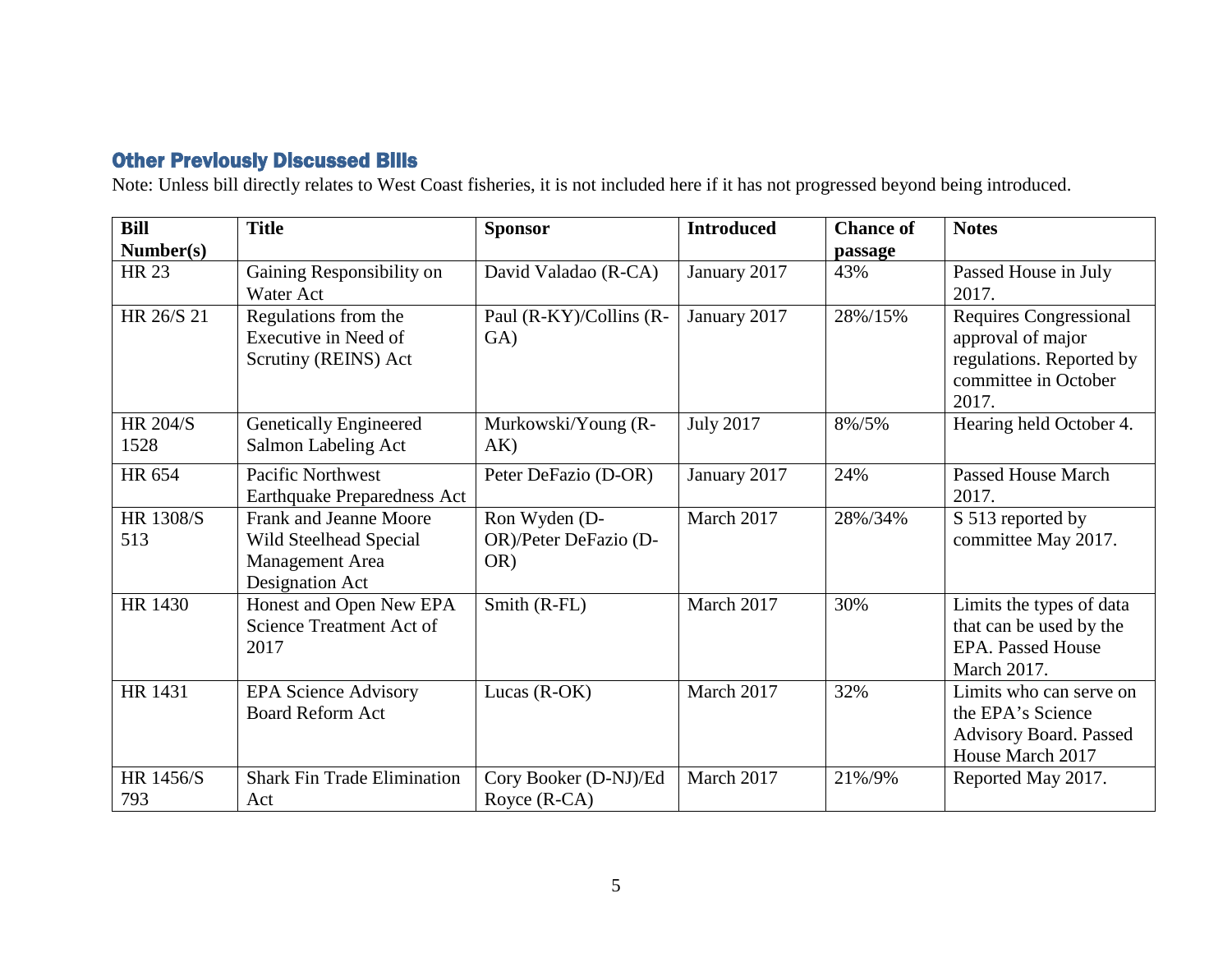| HR 2023                 | <b>Modernizing Recreational</b><br><b>Fisheries Management Act</b><br>(relates to MSA)                                                               | Garrett Graves (R-LA)              | April 2017     | 17%/16% | Introduced only, but<br>elements included in HR<br>200.                                            |
|-------------------------|------------------------------------------------------------------------------------------------------------------------------------------------------|------------------------------------|----------------|---------|----------------------------------------------------------------------------------------------------|
| HR 2079/S<br>1323       | Young Fishermen's<br>Development Act                                                                                                                 | Don Young/Dan<br>Sullivan (R-AK)   | June 2017      | 17%/16% | Introduced only.                                                                                   |
| HR 2083                 | <b>Endangered Salmon and</b><br><b>Fisheries Predation</b><br>Prevention Act                                                                         | Jaime Herrera-Beutler<br>$(R-WA)$  | April 2017     | 16%     | Facilitates "lethal taking"<br>of Columbia River sea<br>lions. Reported by<br>committee June 2017. |
| HR 2330                 | Yurok Tribe Klamath River<br><b>Chinook Salmon Emergency</b><br><b>Disaster Assistance Act</b>                                                       | Jared Huffman (D-CA)               | May 2017       | 13%     | Introduced only.                                                                                   |
| HR 2637                 | Fishing Safety Training and<br>Research Act                                                                                                          | William Keating (D-<br>MA)         | May 2017       | 15%     | Introduced only.                                                                                   |
| <b>HR 2748/S</b><br>756 | Save Our Seas Act                                                                                                                                    | Don Young/Lisa<br>Murkowski (R-AK) | May/March 2017 | 16%/34% | Reauthorizes, amends<br>Marine Debris Act.<br>Reported by committee<br>July 2017.                  |
| <b>HR 3108</b>          | Protecting Honest Fishermen<br>Act                                                                                                                   | <b>Blake Farenthold (R-</b><br>TX) | June 2017      | 10%     | Relates to seafood<br>traceability/consumer<br>protection. Hearing held<br>October 2017.           |
| HR 3144                 | To provide for operations of<br>the Federal Columbia River<br>Power System pursuant to a<br>certain operation plan for a<br>specified period of time | Kathy McMorris-<br>Rodgers (R-WA)  | June 2017      | 30%     | Hearing held October<br>2017. Among other<br>things, would reduce spill<br>at Columbia River dams. |
| HR 3916                 | FISH (Federal Integrated<br>Species Health) Act                                                                                                      | Ken Calvert (R-CA)                 | October 2017   | 10%     | Hearing held October<br>2017.                                                                      |
| S 129                   | National Sea Grant College<br>Program Amendments Act                                                                                                 | Roger Wicker (R-MS)                | January 2017   | 53%     | Passed Senate in Sept<br>2017.                                                                     |
| S 396                   | $\overline{A}$ bill to make technical<br>amendments to certain                                                                                       | Nelson (D-FL)                      | February 2017  | 56%     | <b>Passed Senate October</b><br>2017.                                                              |